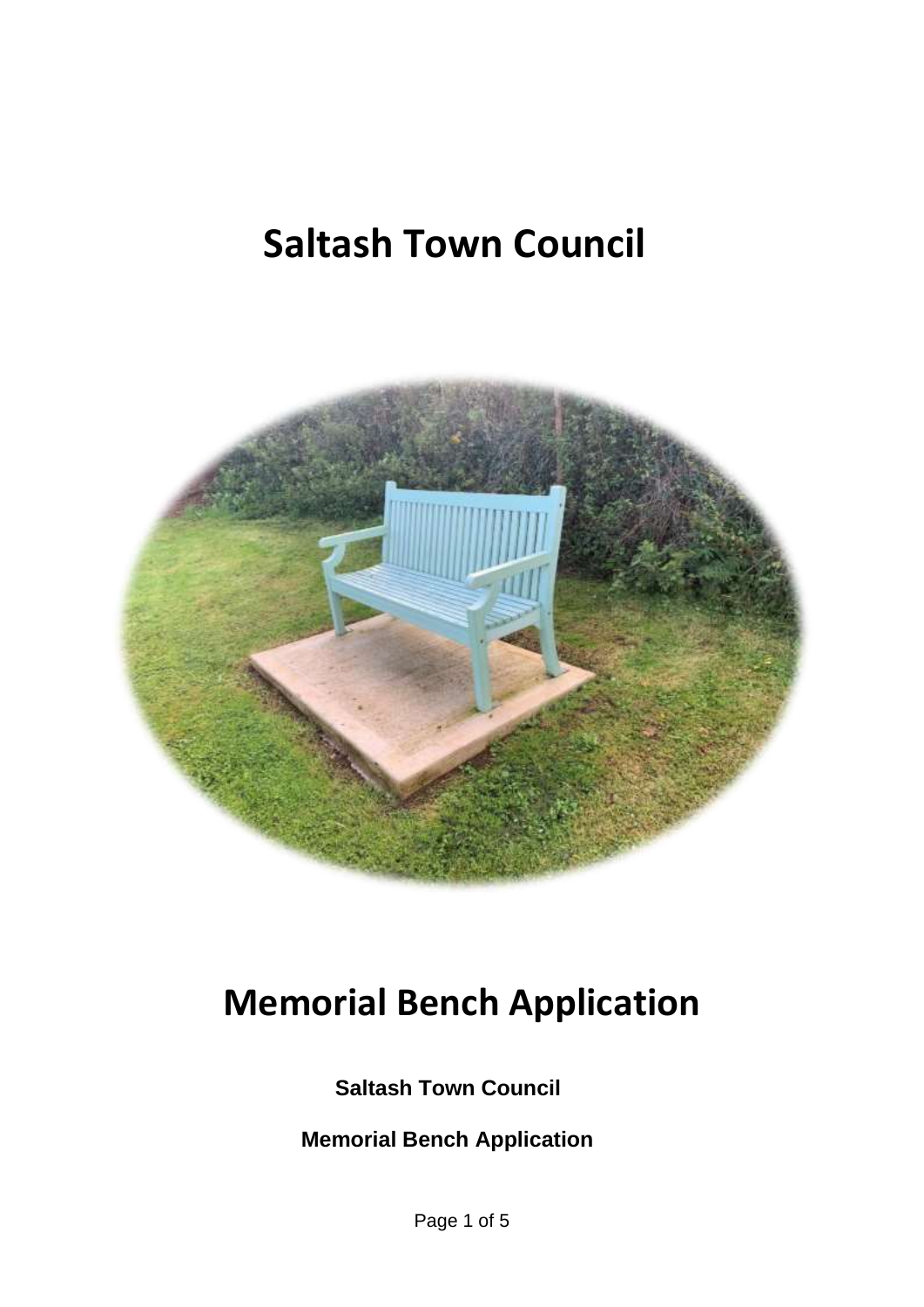## **Terms and Conditions**

Saltash Town Council offer a supply, fit and maintenance service of memorial plaques on Town Council owned benches situated at Churchtown Cemetery for a ten-year lease period. Only benches supplied by the Town Council are permitted and the bench remains the property of Saltash Town Council.

The bench that the Town Council supply (shown on the front cover of the application form) is eco-friendly and long lasting. A medium sized plaque will be supplied and installed (dimensions 150mm x 60mm x 1.5mm) with your choice of inscription but please note that the text will require to be approved by the Town Council Officer prior to installation. The Town Council reserves the right to refuse any inscription that is deemed to be unacceptable for display in a public place.

The location of the bench will be determined by staff on site. Whilst we will try to locate a bench at a requested location, this cannot be guaranteed.\* The Town Council reserve the right to reposition the bench at any time or remove it if it becomes unsafe. You will be notified of any intention to remove the bench.

Saltash Town Council cannot guarantee the long-term safety or security of any bench and is not responsible for the replacement resulting from damage or deterioration with age.

- The Cemetery grounds are open to the public and any person visiting the cemetery is allowed to sit on any bench within the grounds.
- Burial of ashes beneath a memorial bench is not permitted for legal reasons.
- Benches must not be decorated with items such as vases, flower containers, ornaments or wind chimes. These will be removed by the Cemetery staff.
- If you change your address, it is your responsibility to notify the Town Council.
- After ten years if you no longer wish to repurchase a lease period for a further ten-years the Town Council has the right to remove the memorial plaque which will be returned.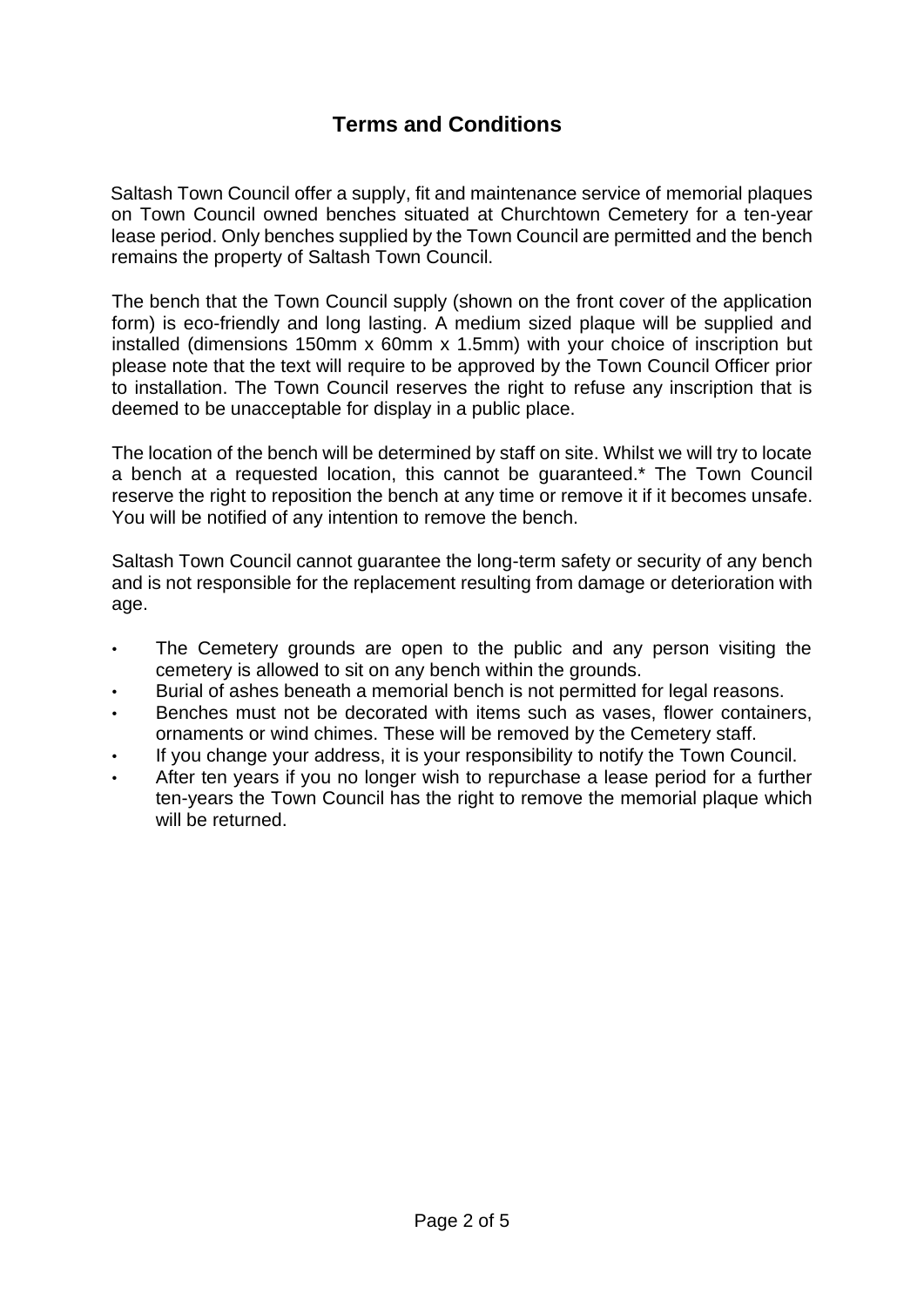| <b>Saltash Town Council</b>                                                                                                                                                                                                                                                                       |  |  |
|---------------------------------------------------------------------------------------------------------------------------------------------------------------------------------------------------------------------------------------------------------------------------------------------------|--|--|
| <b>Memorial Bench - Application Form</b>                                                                                                                                                                                                                                                          |  |  |
| Your details:                                                                                                                                                                                                                                                                                     |  |  |
| <b>Full name:</b>                                                                                                                                                                                                                                                                                 |  |  |
| <b>Full address:</b>                                                                                                                                                                                                                                                                              |  |  |
| <b>Telephone:</b>                                                                                                                                                                                                                                                                                 |  |  |
| <b>Email address:</b>                                                                                                                                                                                                                                                                             |  |  |
| <b>Preferred location*</b>                                                                                                                                                                                                                                                                        |  |  |
|                                                                                                                                                                                                                                                                                                   |  |  |
| If your preferred location is St Stephens Churchyard, please apply directly to the<br>church.                                                                                                                                                                                                     |  |  |
| <b>Declaration:</b>                                                                                                                                                                                                                                                                               |  |  |
| By signing this application, you agree to accept and comply with all terms and<br>conditions defined in this leaflet.                                                                                                                                                                             |  |  |
| <b>Signature</b>                                                                                                                                                                                                                                                                                  |  |  |
| <b>Print name</b>                                                                                                                                                                                                                                                                                 |  |  |
| <b>Date</b>                                                                                                                                                                                                                                                                                       |  |  |
| Your personal data:                                                                                                                                                                                                                                                                               |  |  |
| Please refer to the Saltash Town Council privacy policy for details on how we<br>handle your personal data. A copy can be provided on request or can be found<br>on the Town Council website www.saltash.gov.uk or click on the link below:<br>https://www.saltash.gov.uk/edit/stuploads/6540.pdf |  |  |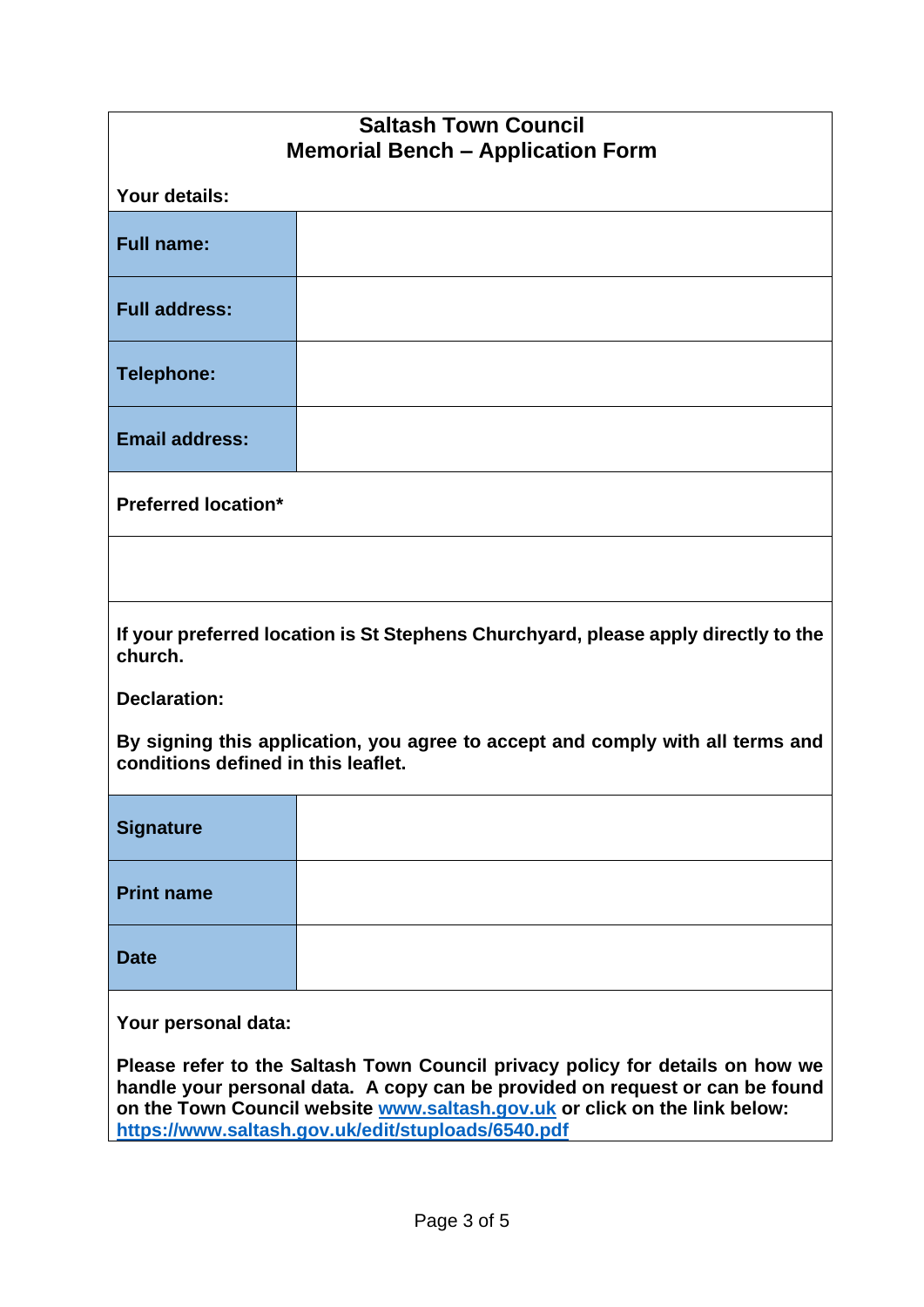